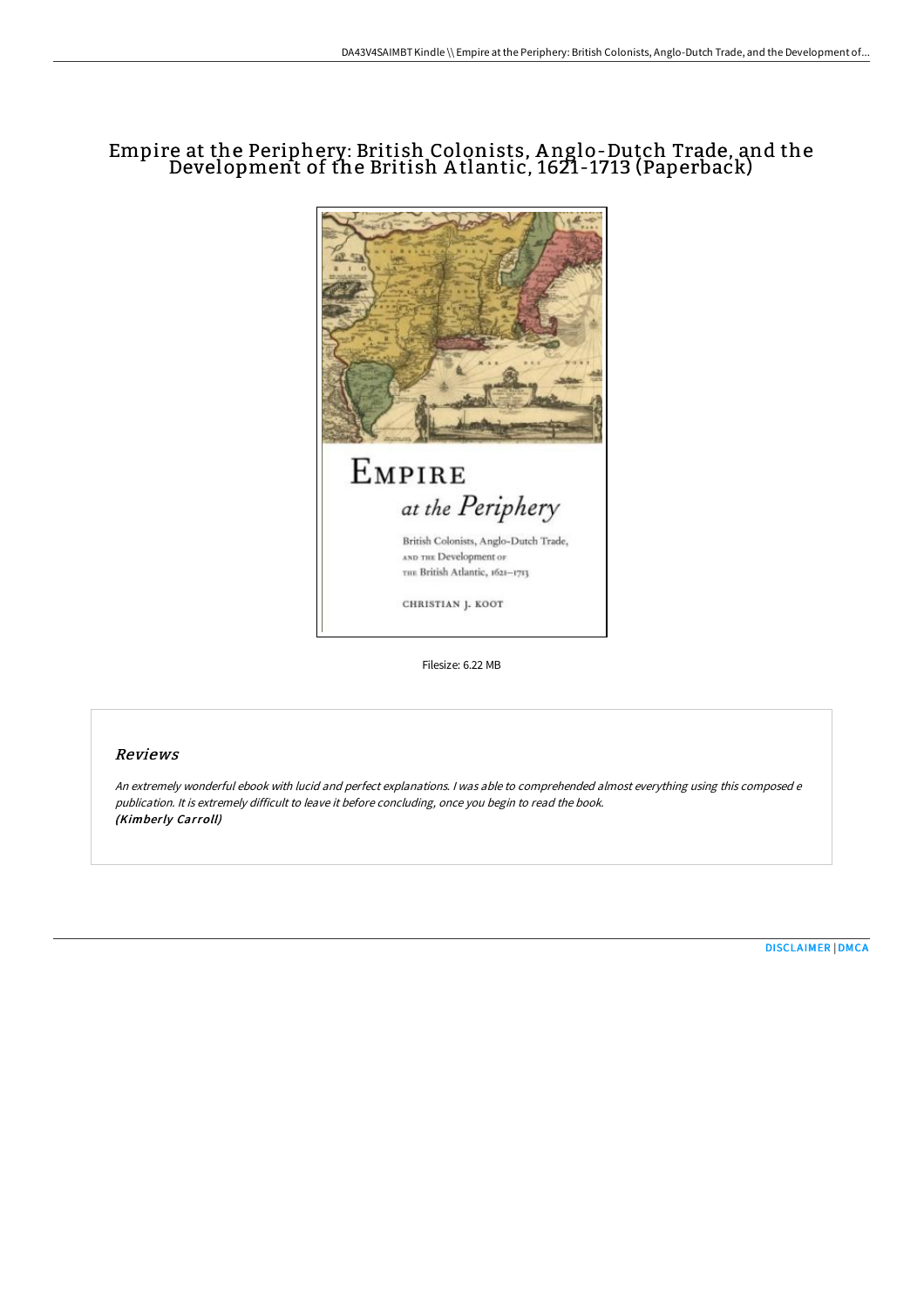## EMPIRE AT THE PERIPHERY: BRITISH COLONISTS, ANGLO-DUTCH TRADE, AND THE DEVELOPMENT OF THE BRITISH ATLANTIC, 1621-17 13 (PAPERBACK)



New York University Press, United States, 2015. Paperback. Condition: New. Reprint. Language: English . Brand New Book. Throughout history the British Atlantic has often been depicted as a series of well-ordered colonial ports that functioned as nodes of Atlantic shipping, where orderliness reflected the effectiveness of the regulatory apparatus constructed to contain Atlantic commerce. Colonial ports were governable places where British vessels, and only British vessels, were to deliver English goods in exchange for colonial produce. Yet behind these sanitized depictions lay another story, one about the porousness of commercial regulation, the informality and persistent illegality of exchanges in the British Empire, and the endurance of a culture of cross-national cooperation in the Atlantic that had been forged in the first decades of European settlement and still resonated a century later. In Empire at the Periphery, Christian J. Koot examines the networks that connected British settlers in New York and the Caribbean and Dutch traders in the Netherlands and in the Dutch colonies in North America and the Caribbean, demonstrating that these interimperial relationships formed a core part of commercial activity in the early Atlantic World, operating alongside British trade. Koot provides unique consideration of how local circumstances shaped imperial development, reminding us that empires consisted not only of elites dictating imperial growth from world capitals, but also of ordinary settlers in far-flung colonial outposts, who often had more in common with-and a greater reliance on-people from foreign empires who shared their experiences of living at the edge of a fragile, transitional world. Part of the series Early American Places.

B Read Empire at the Periphery: British Colonists, Anglo-Dutch Trade, and the [Development](http://techno-pub.tech/empire-at-the-periphery-british-colonists-anglo-.html) of the British Atlantic, 1621-1713 (Paperback) Online

**Download PDF Empire at the Periphery: British Colonists, Anglo-Dutch Trade, and the [Development](http://techno-pub.tech/empire-at-the-periphery-british-colonists-anglo-.html) of the British** Atlantic, 1621-1713 (Paperback)